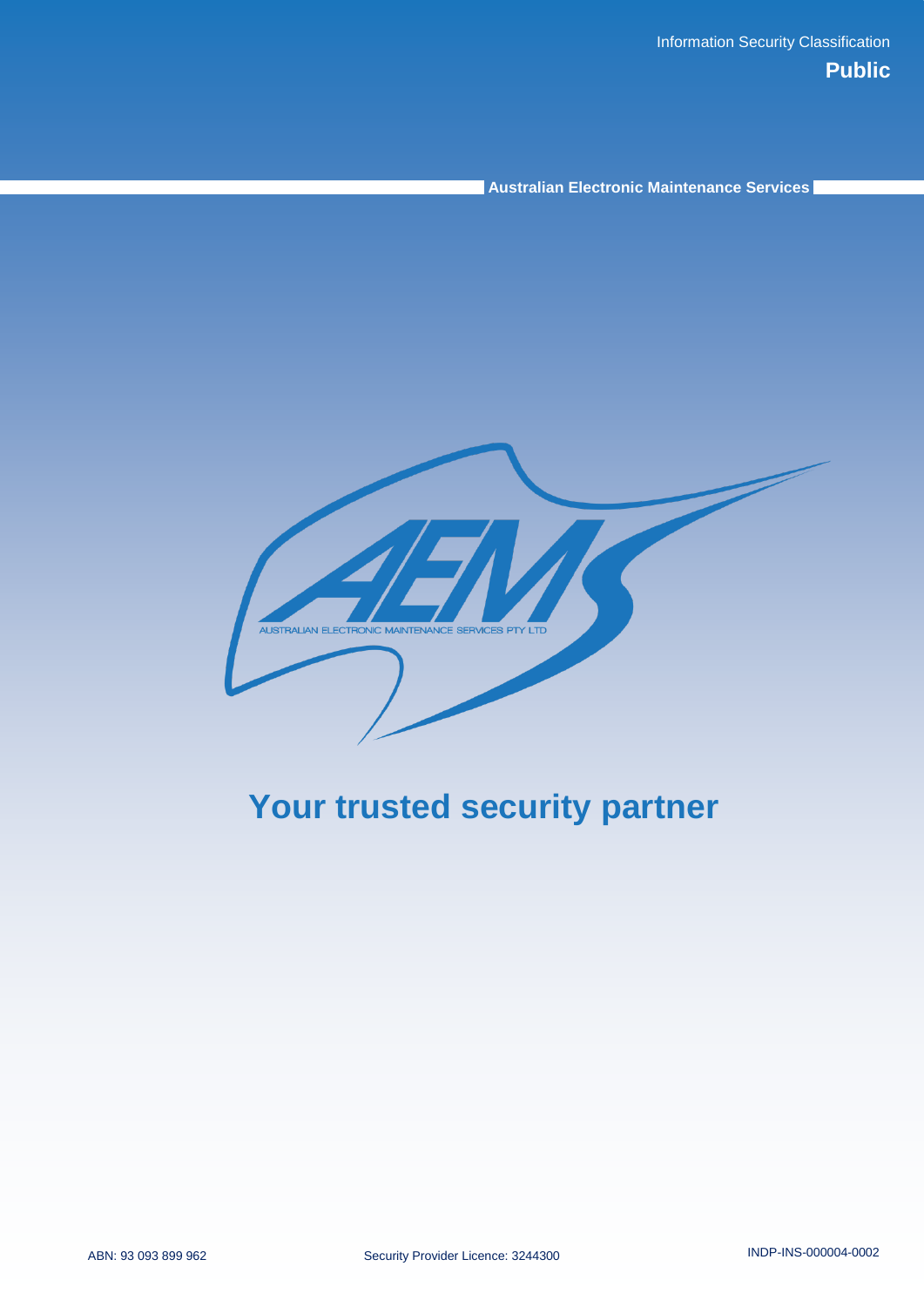**MISSION**

**To enhance organisations physical security through technology**

# **Company story**

Founded in 2000 as a privately-owned company, Australian Electronic Maintenance Services (AEMS) is an independent, Australian-based leader in the integration of state-of-the-art access control, video surveillance and security solutions. Since its inception in Brisbane, the company has expanded nationally and today, services clients in every state of Australia.

Originally servicing the consumer electronics market, the business quickly moved to commercial security provision, in order to meet a rapidly increasing demand, as global security posture changed.

AEMS is dedicated to delivering high quality, integrated, commercial security solutions including software and hardware platforms for video surveillance, access control systems and specialised anti-theft systems, along with associated cabling infrastructure.

**VISION**

**Physically Secure Organisations**

### **Company vision**

AEMS vision is very simple but very focussed.

### **Company mission**

AEMS mission, its reason to exist, delivers against its vision.

# **Passion, focus and objective**

AEMS is built around a team with a serious passion for the electronic security industry. We are focused on specifying, supplying and integrating the most appropriate and fit-for-purpose hardware and software solutions for your access control, video surveillance and anti-theft security needs.

Our objective is to help clients secure their physical environments both static or in-motion, ensuring the:

- Safety and security of their staff;
- Security of their inventory; and
- Confidentiality, integrity and availability of their business information.

We work to the legislative and regulatory frameworks which govern service provision in the security industry along with accepted practices for information security.

### **What sets us apart?**

There are many elements that set AEMS apart from other industry players. These include:

- AEMS provides the full vertical of services that many customers seek, without having to sub-contract or outsource components of its delivery, by retaining a tremendous breadth of in-house skills and knowledge in its workforce;
- AEMS has the capacity and experience to deliver large-scale, multi-site solutions that integrate video management, access control, anti-theft systems, intercoms, duress and alarms;
- With its own in-house IT resources, AEMS also has the capacity to liaise directly with corporate IT departments and integrate solutions with enterprise networks including interfacing with IT common services infrastructure;
- With in-house fabrication facilities, AEMS has the capacity to undertake activities such as metal working for cabinet modifications, laser cutting and laser engraving of stainless steel and production of traffolyte labels;
- A 24x7 on-call support service is available;
- A customer portal allows clients to view progress on their jobs;
- AEMS maintains a close working relationship with equipment and system manufacturers; and
- AEMS is right-sized for maintaining its dynamic and responsive approach.